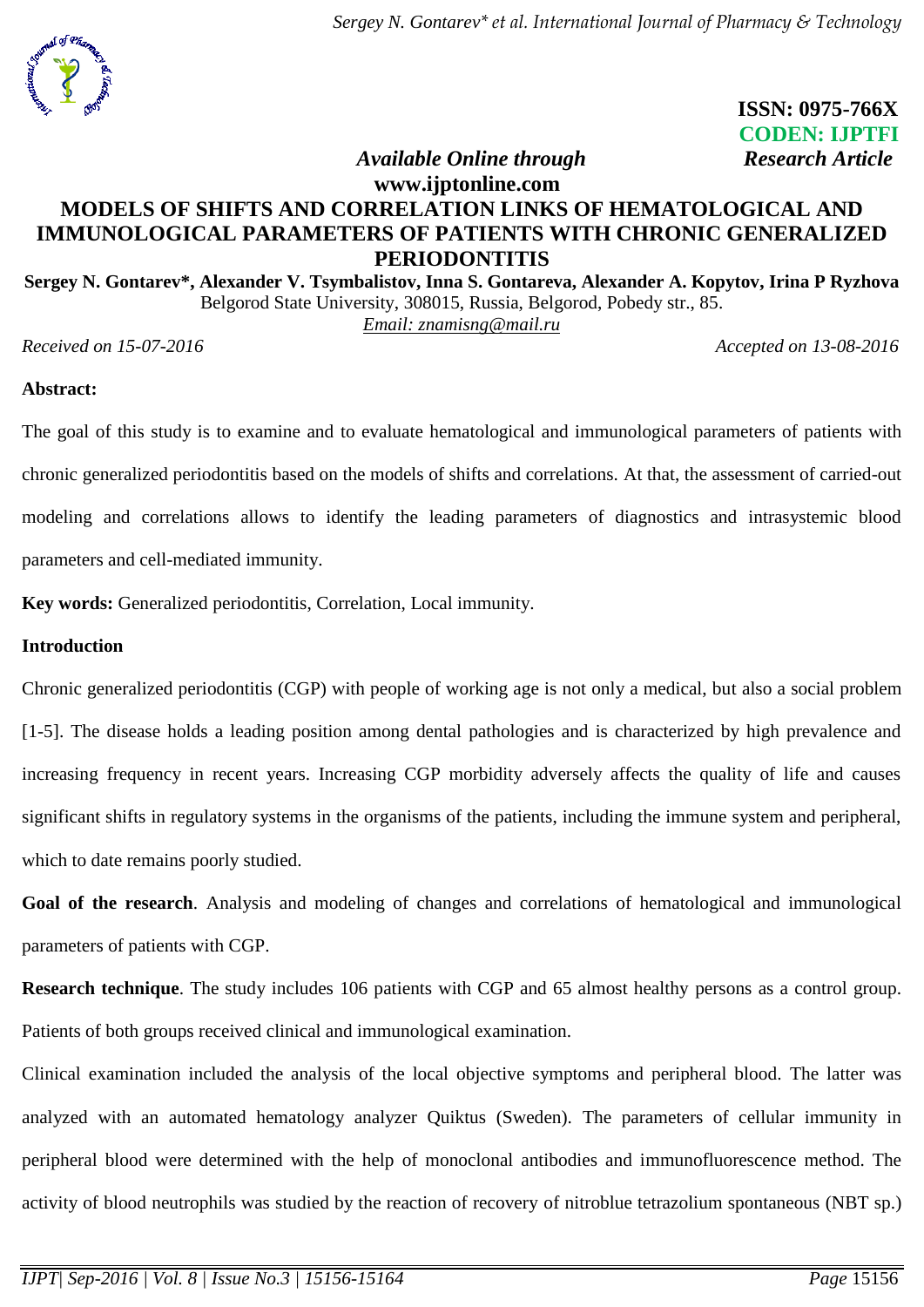*Sergey N. Gontarev\* et al. International Journal of Pharmacy & Technology* and nitroblue tetrazolium stimulated (NBT st.). Determination of shift parameters that allow to evaluate in normalized values the change of diagnostic indicators under investigation, having different modality. Correlation models were made based on the results of the correlation analysis carried out using the «Statistica 6.0» statistical software package. **Body of the research.** CGP progression is accompanied by significant changes in peripheral blood parameters (Table 1).

| Parameter name, unit of measure      | Patients with CGP | Control         |
|--------------------------------------|-------------------|-----------------|
| Leucocytes, $x\overline{10^9/1}$     | $8.9 \pm 0.7*$    | $6.6 \pm 0.8*$  |
| Lymphocytes, $x10^9/1$               | $3.6 \pm 0.3*$    | $1.7 \pm 0.4*$  |
| Lymphocytes, %                       | $52.7 \pm 1.8*$   | $29.1 \pm 1.2*$ |
| Segmentonuclear neutrophils, %       | $63.4 \pm 2.1*$   | $45.8 \pm 1.1*$ |
| Banded neutrophils, %                | $6.1 \pm 0.2*$    | $1.4 \pm 0.2*$  |
| Monocytes, %                         | $3.8 \pm 0.2$     | $4.1 \pm 0.2$   |
| Basophils, %                         | $0.8{\pm}0.1$     | $0.7 \pm 0.08$  |
| Eosinophils, %                       | $2.5 \pm 0.2$     | $2.3 \pm 0.3$   |
| Hemoglobin, $g/l$                    | $117.5 \pm 2.2$   | $122.4 \pm 1.9$ |
| Red blood cells, $x10^{12}/\sqrt{1}$ | $4.1 \pm 0.4$     | $4.4 \pm 0.3$   |
| $ESR$ , mm/h                         | $27.6 \pm 1.3*$   | $8.4 \pm 0.6*$  |

**Table 1: Parameters of peripheral blood of patients with CGP and from the control group M±m.**

\* Authentic differences from control

However, the increase of erythrocyte sedimentation rate and the relative number of lymphocytes was the most sizeable. Authentically patients with CGP have an increased absolute lymphocyte count. At the same time patients on admission have a significant increase in band neutrophils and segmented neutrophils. There are no obvious changes in the content of monocytes, basophils and eosinophils. Authentic differences compared with the control group in the parameters of hemoglobin and erythrocytes in the blood were not registered (P> 0.05). Pathological changes in the ratio of formed elements of patients with CGP quantitatively characterize the amounts of shift (Table 2).

| Parameter name, unit of measure | Amount of shift | Rank position |
|---------------------------------|-----------------|---------------|
| Leucocytes, $x10^{9}/1$         | $+34.8$         |               |
| Lymphocytes, $x10^9/1$          | $+211.8$        |               |
| Lymphocytes, %                  | $+181.2$        |               |
| Segmentonuclear neutrophils, %  | $+38.4$         |               |
| Banded neutrophils, %           | $+435.8$        |               |
| Monocytes, %                    | $+7.3$          |               |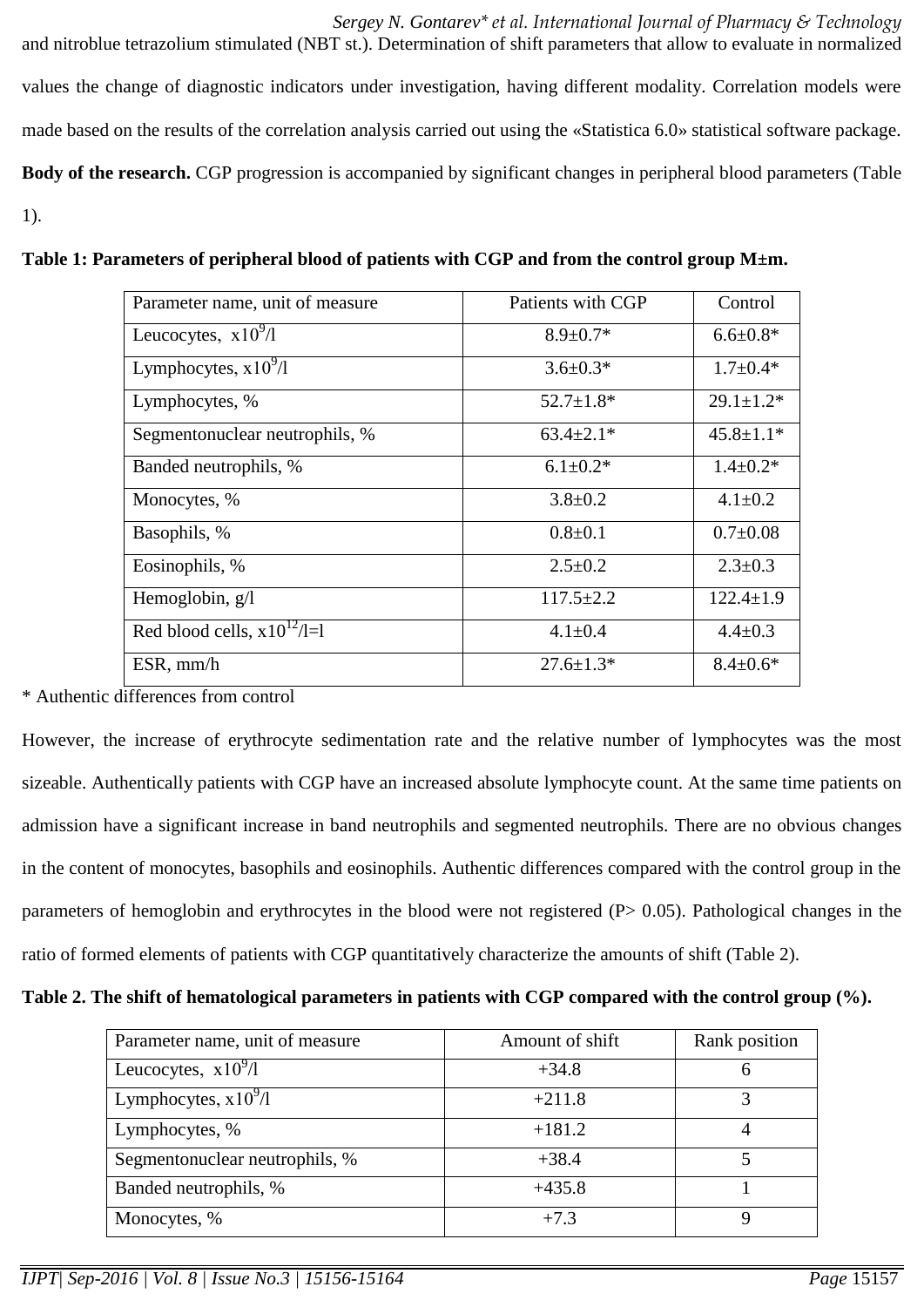|                               | $\sigma$ or $\chi$ by TV. Obtained to the intermediate formal political $\sigma$ is the intermed $\sigma$ if |    |
|-------------------------------|--------------------------------------------------------------------------------------------------------------|----|
| Basophils, %                  | $+14.3$                                                                                                      |    |
| Eosinophils, %                | $+8.7$                                                                                                       |    |
| Hemoglobin, g/l               | $+4.0$                                                                                                       |    |
| Red blood cells, $x10^{12}/1$ | $+6.8$                                                                                                       | 10 |
| $ESR$ , mm/h                  | $+328.6$                                                                                                     |    |
| Total                         | $+1235.5$                                                                                                    |    |

*Sergey N. Gontarev\* et al. International Journal of Pharmacy & Technology*

Among the parameters of general blood analysis relative to the control group the amount of shift for banded neutrophils with a plus sign is maximal. Shift amount for ESR is set with a similar sign, but with less relative value. The third rank position is the change in the absolute number of lymphocytes in peripheral blood by the development of inflammatory process in the periodontium. Shift parameters of other blood values of main group patients are significantly lower than previously indicated. Hemoglobin, red blood cells and monocytes have especially small amount of shift. Therefore, the mathematical evaluation of peripheral blood shows a high diagnostic value of band neutrophils, erythrocyte sedimentation rate and absolute number of lymphocytes. More pronounced changes of body temperature and erythrocyte sedimentation rate associated with CGP were observed in case of staphylococcal infection (37.68±0.38°С and 32.50±2.33 mm/h). By purulent inflammation caused by streptococcus, the average temperature and erythrocyte sedimentation rate reached 37.26±0.23°C and 31.73±12.99 mm/h, respectively [6]. In the process of study of white blood cell count more pronounced changes were observed at CGP caused by staphylococcus (8.32 $\pm$ 1.72x10<sup>9</sup>/l). By streptococcal infection white blood cell count was 7.83  $\pm$  2.38 x10<sup>9</sup>/l.

Banded neutrophils by streptococcal infection amounted to 1.6±0.6%, while by purulent inflammation caused by staphylococcus – 1.5  $\pm$  0.5% [6]. Complete blood cell count of some patients remains generally normal except that the erythrocyte sedimentation rate is increased to 48 mm/h [7]. Model of pathological abnormalities in peripheral blood associated with CGP shows the extent of changes in the absolute number of lymphocytes, banded neutrophils and ESR (Fig. 1).



**Fig. 1. Model of changes in parameters of peripheral blood cellular composition of patients with CGP in relation to the control group (%).**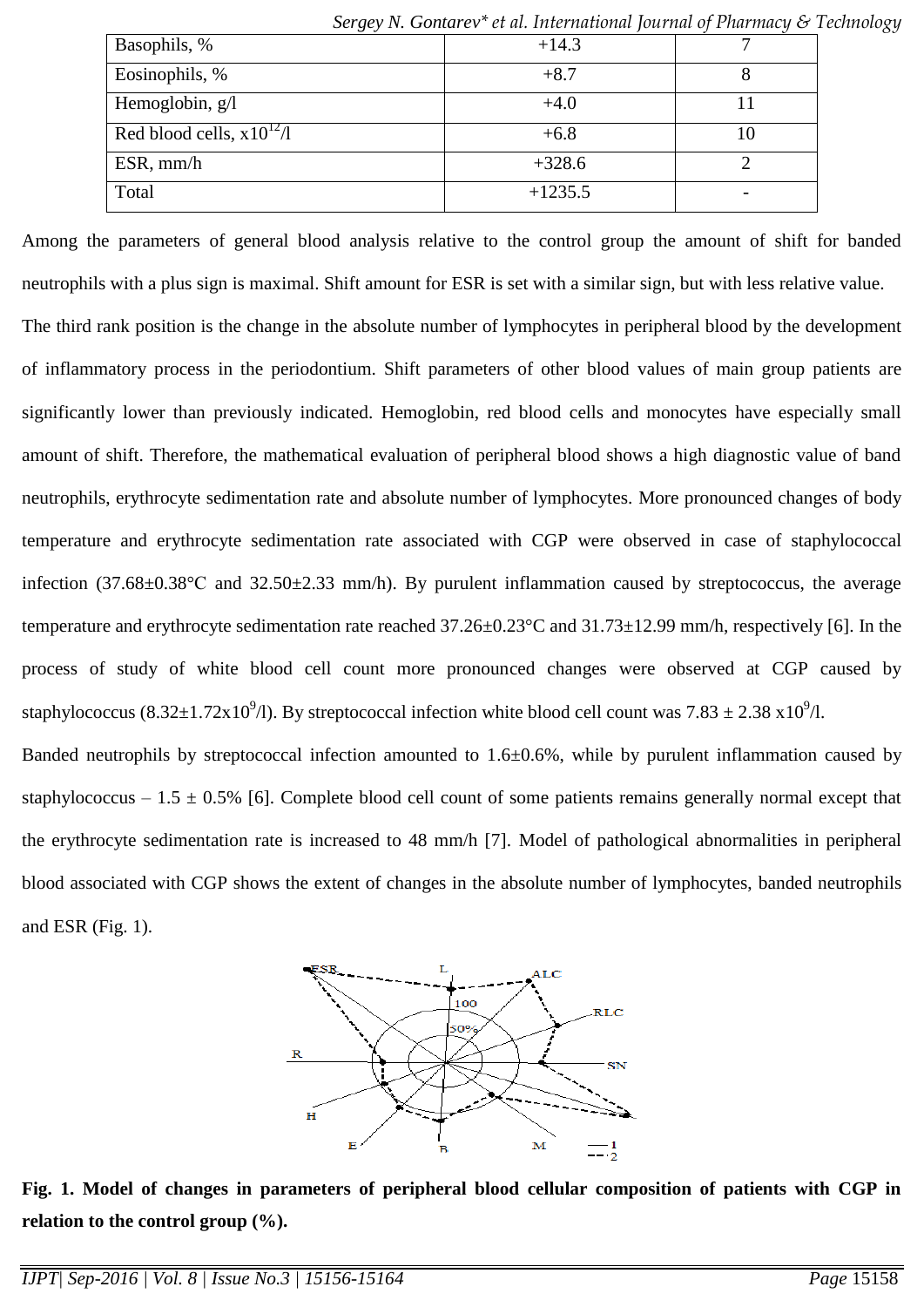*Sergey N. Gontarev\* et al. International Journal of Pharmacy & Technology* Fig. 1 contains the following legends: L - leucocytes, ALC - absolute lymphocyte count, RLC – relative lymphocyte count, SN - segmentonuclear neutrophils, BN – banded neutrophils, M – monocytes, B – basophils, E – eosinophils, H – hemoglobin, R - red blood cells, ESR - erythrocyte sedimentation rate.

1 – healthy adults, 2 – patients with CGP.

However, a significant part of blood corpuscle didn't reveal any significant abnormalities in CGP patients. This refers to the content of monocytes, basophils, erythrocytes, eosinophils, hemoglobin level. Deviation of other peripheral blood parameters showed an increase compared to the group of healthy adults.

Contingence of hematological parameters in the control group is significantly lower than of patients with CGP (Fig. 2).



**Fig. 2. Model of correlation links of peripheral blood parameters of CGP patients (1) and healthy persons (2).** Fig. 2 legends are the same as of fig. 2.

direct authentic link

-------- reverse authentic link

…….. curvilinear authentic link

Four representative direct links were revealed between the peripheral blood parameters of healthy persons. They were noted between the content of white blood cells, absolute lymphocyte count and ESR. Direct correlation link is specific for the absolute lymphocyte count and erythrocyte sedimentation rate. The same direction of link is typical for the hemoglobin level and red blood cells count. The largest number of correlation links is typical for ESR, absolute lymphocyte count, white blood cells count and band neutrophils. Thus, band neutrophils have a direct link with the white blood cell count, erythrocyte sedimentation rate and the percentage of segmentonuclear neutrophils. ESR in turn has authentic contingency with band neutrophils, white blood cells and the absolute lymphocyte count.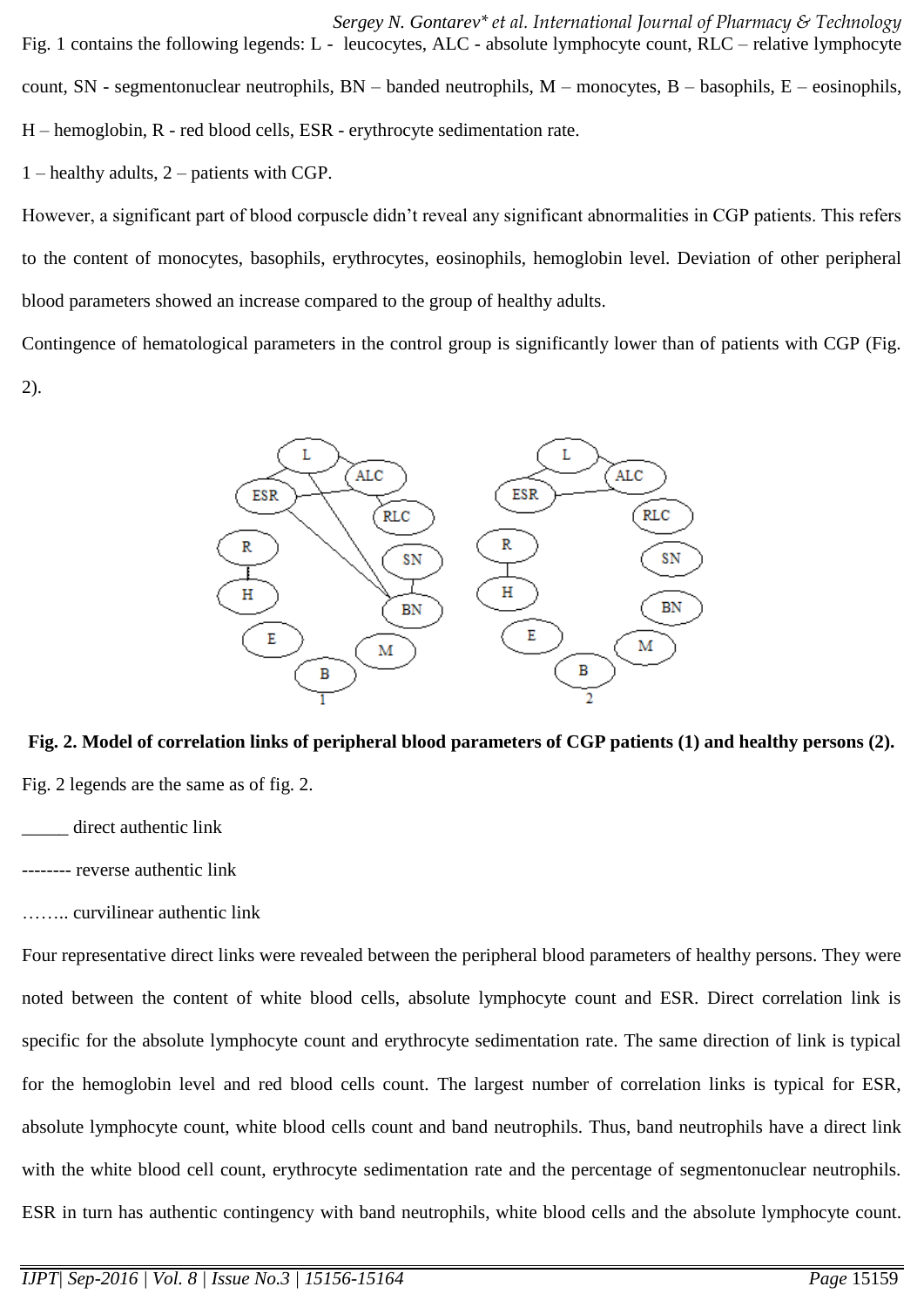*Sergey N. Gontarev\* et al. International Journal of Pharmacy & Technology* The latter also has three direct authentic correlation links. The curvilinear link in the study group is set between the red blood cell count and hemoglobin level, i.e. it has changed compared to the control group. Diagnostic study of systemic immunity parameters of CGP patients allowed to detect T-lymphocyte hyperactivation and insufficiency of T-helpers, T-suppressors and of neutrophils activity in the test of nitroblue tetrazolium spontaneous and nitroblue tetrazolium stimulated (Table 3).

| Parameter under study, unit of measure | Study group       | Control group    |
|----------------------------------------|-------------------|------------------|
| $CD3+, x10^{9}/1$                      | $1.7 \pm 0.2*$    | $0.8 \pm 0.1*$   |
| $CD3+,%$                               | $58.3 \pm 0.6^*$  | $47.6 \pm 0.7*$  |
| $CD4+, x10^{9}/1$                      | $0.3 \pm 0.05*$   | $0.8 \pm 0.06*$  |
| $CD4+,%$                               | $27.8 \pm 0.5*$   | $44.2 \pm 0.7*$  |
| $CD8+, x10^{9}/1$                      | $0.3 \pm 0.02*$   | $0.5 \pm 0.03*$  |
| $CD8+,%$                               | $18.1 \pm 1.0*$   | $29.7 \pm 0.9*$  |
| NBT-sp., c.u                           | $89.7 \pm 0.6*$   | $99.4 \pm 0.7*$  |
| NBT-st., c.u.                          | $118.5 \pm 3.2^*$ | $176.8 \pm 2.9*$ |
| NBT-st./NBT-sp.                        | $1.3 \pm 0.2$     | $1.8 \pm 0.3$    |

**Table 3. Immunological parameters at the system level of CGP patients and control group (М±m).**

\* - authentic differences

Regardless of this, all changes in the immune system of the patients had a representative manner, except for the ratio of the parameters NBT-st. to NBT-sp. (P> 0.05). The inflammatory process in the bone tissue caused a significant increase in both absolute and relative T lymphocyte count. Change in T-helpers and T-suppressors was unidirectional and was accompanied by inhibition of the production of these clusters in absolute and relative terms. Average test value of NBT-st. and NBT-sp. of CGP patients statistically significantly decreased.

Previous study of cellular immunity parameters of CGP patients revealed a significant decrease in the content of Tlymphocytes (p <0.001) in the peripheral blood of patients with CGP due to a decrease in count of both T-helper lymphocytes (CD4+ cells) and cytotoxic lymphocytes (CD8+ cells). The count of T-helper lymphocytes decreased 1.5 times ( $p \le 0.001$ ), and the relative count of cytotoxic T-lymphocytes - 1.4 times ( $p \le 0.05$ ) compared to that in control group [4].

Outcomes of previous studies of acute and chronic infectious processes in the oral cavity, as well as many other infection-caused inflammation processes show that in these forms of pathology the reduction of T-lymphocytes occurs mainly in lymphocytes of the helper subpopulation (CD4+ cells) and the reduction of cytotoxic T-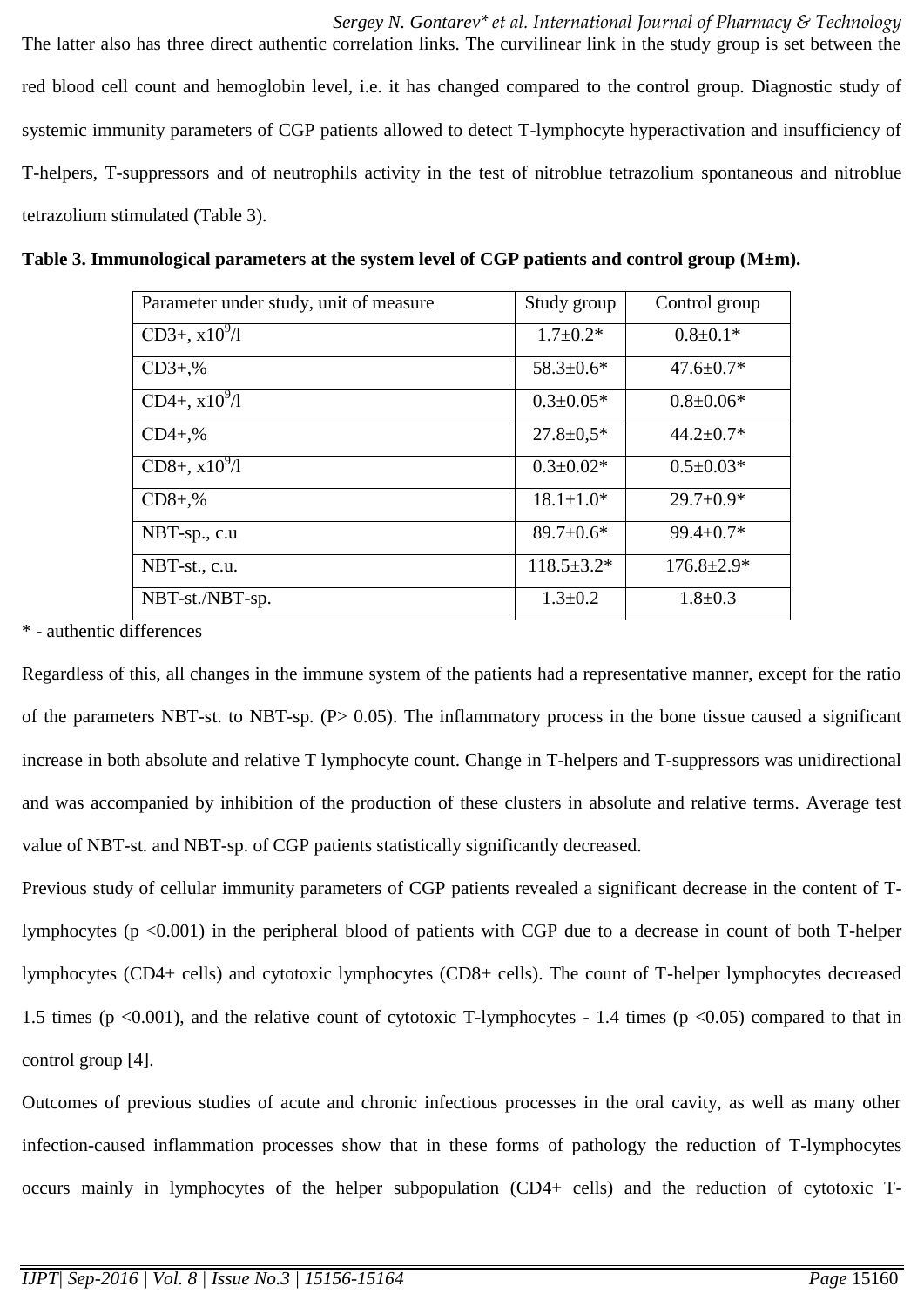*Sergey N. Gontarev\* et al. International Journal of Pharmacy & Technology* lymphocytes prevails only by atopic diseases [2, 3, 8]. Periodontitis-caused T-cell deficiency develops both in Thelper lymphocytes and cytotoxic T- lymphocytes [4].

The study of local immunity parameters based on the analysis of periodontal fluid, revealed an increase in antiinflammatory cytokine IL-8,  $FNO\alpha$  and reduction of anti-inflammatory cytokine IL-4 [7].

Mathematical evaluation of systemic immunity changes through shift indicator shows the most significant shift in absolute T-helper and T-lymphocyte count in the peripheral blood of CGP patients (tab. 4).

# **Table 4: Amount of shift of systemic immunity parameters of CGP patients compared to the control group**

**(%).**

| Parameter under study, unit of measure | Study group | Rank position |
|----------------------------------------|-------------|---------------|
| $CD3+, x10^{9}/1$                      | $+212.5$    |               |
| $CD3+,%$                               | $+122.5$    | 4             |
| CD4+, $x10^{9}/1$                      | $-266.7$    |               |
| $CD4+,%$                               | $-62.9$     | 8             |
| $CD8+, x10^{9}/1$                      | $-166.7$    | 3             |
| $CD8+,%$                               | $-67.8$     | 6             |
| NBT-sp., c.u.                          | $-9.8$      | 9             |
| NBT-st., c.u.                          | $-67.0$     | 7             |
| NBT-st./NST-sp.                        | $-72.2$     | 5             |
| Total                                  | $-378.1$    |               |

Significant shift occurred in both absolute count of T-suppressors and relative count of T-lymphocytes. The amounts of shift regarding the number of T-suppressors, T-helpers, NBT-st. test and NBT-st./NBT-sp. ratio were almost equal in value and had the same sign. The lowest amount of shift of CGP patients was stated for NST-sp. test. The total amount of shift of systemic immunity parameters was 378.1 and had a negative sign.

Modeling of the exposed changes of the immune system parameters on the organismic level of CGP patients revealed in most cases unidirectionality of shifts (Fig. 3).



**Fig. 3. Model of changes of systemic immunity parameters of CGP patients compared to the control group (%).**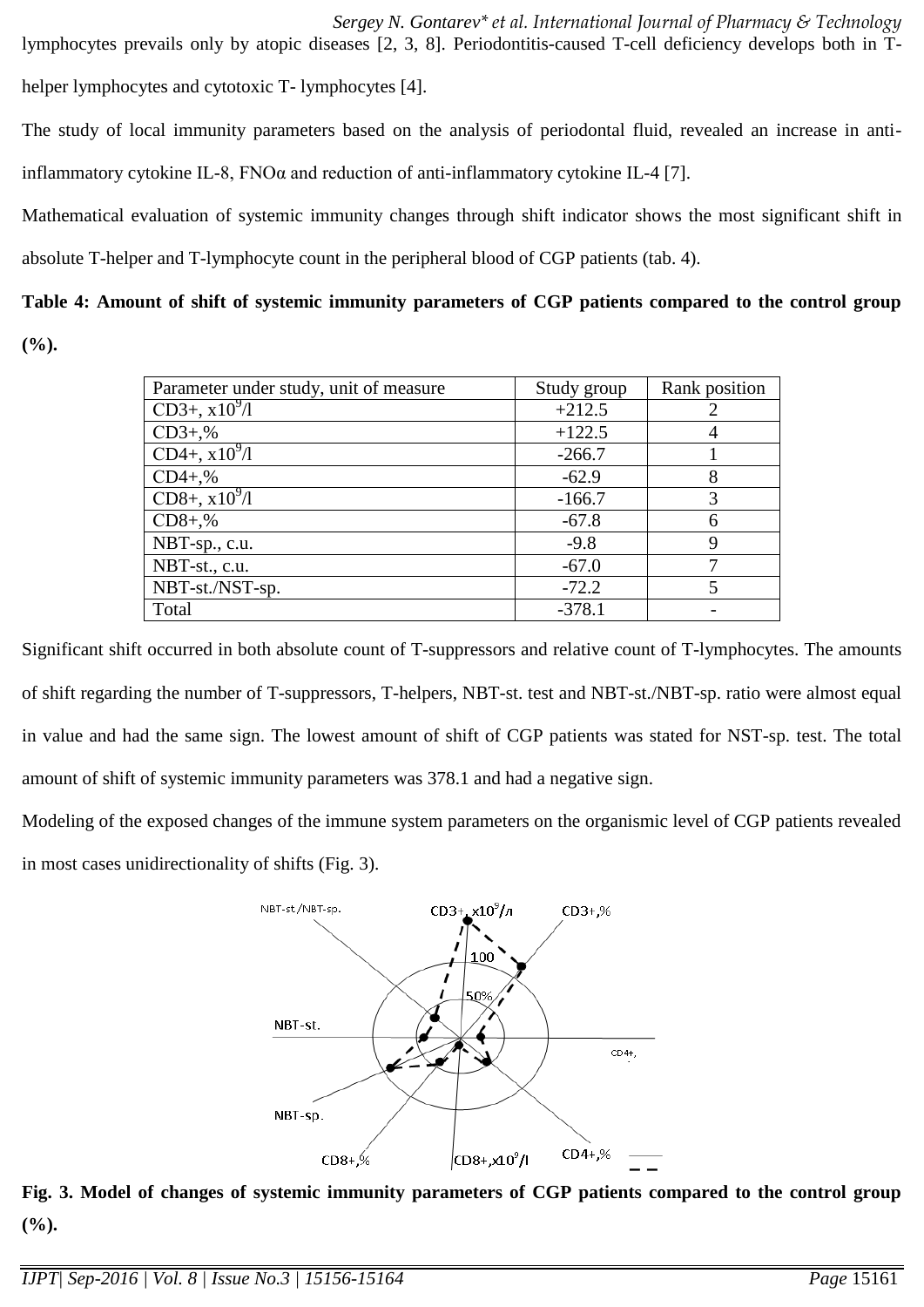*Sergey N. Gontarev\* et al. International Journal of Pharmacy & Technology* Fig. 3 contains the following legends:  $CD3+, x10^9/1 -$  absolute T-lymphocyte count,  $CD3+,$ % - relative T-lymphocyte count, CD4+,x10<sup>9</sup>/l – absolute T-helper count, CD4+,% - relative T-helper count, CD8+,x10<sup>9</sup>/l – absolute Tsuppressor count, СD8+,% - relative T-suppressor count, NBT-sp. – nitroblue tetrazolium spontaneous recovery test, NBT-st. - nitroblue tetrazolium stimulated recovery test, NBT-st./NBT-sp. – tests ratio.

The maximum deviation from the parameters of healthy persons is revealed for the absolute T-helper count, which is characterized by a pronounced suppression of this cluster of immune cells differentiation. A significant deviation is also typical for another T-lymphocytes subpopulation - the absolute T-suppressor count. Along with that, the opposite high value of deviations was observed for the absolute T-lymphocyte count. Less significant changes were observed for the relative T-helper and T-suppressor count and neutrophils activity in the NBT-st. test. Change in the relative Tlymphocytes count in peripheral blood occupies an intermediate position. Neutrophils activity in the NBT-sp. test remained almost unchanged. These changes should be considered in the diagnostics of the nosological form of CGP. The ratio of immune cells in peripheral blood in study and control group represented in the form of graphic model differs both in quantity and direction of links (Fig. 4).



**Fig. 4. Model of correlation links of systemic immunity parameters of patients CGP patients (1) and healthy persons (2).**

Fig. 4 legends are the same as of fig. 3.

direct authentic link

- -- reverse authentic link
- …….. curvilinear authentic link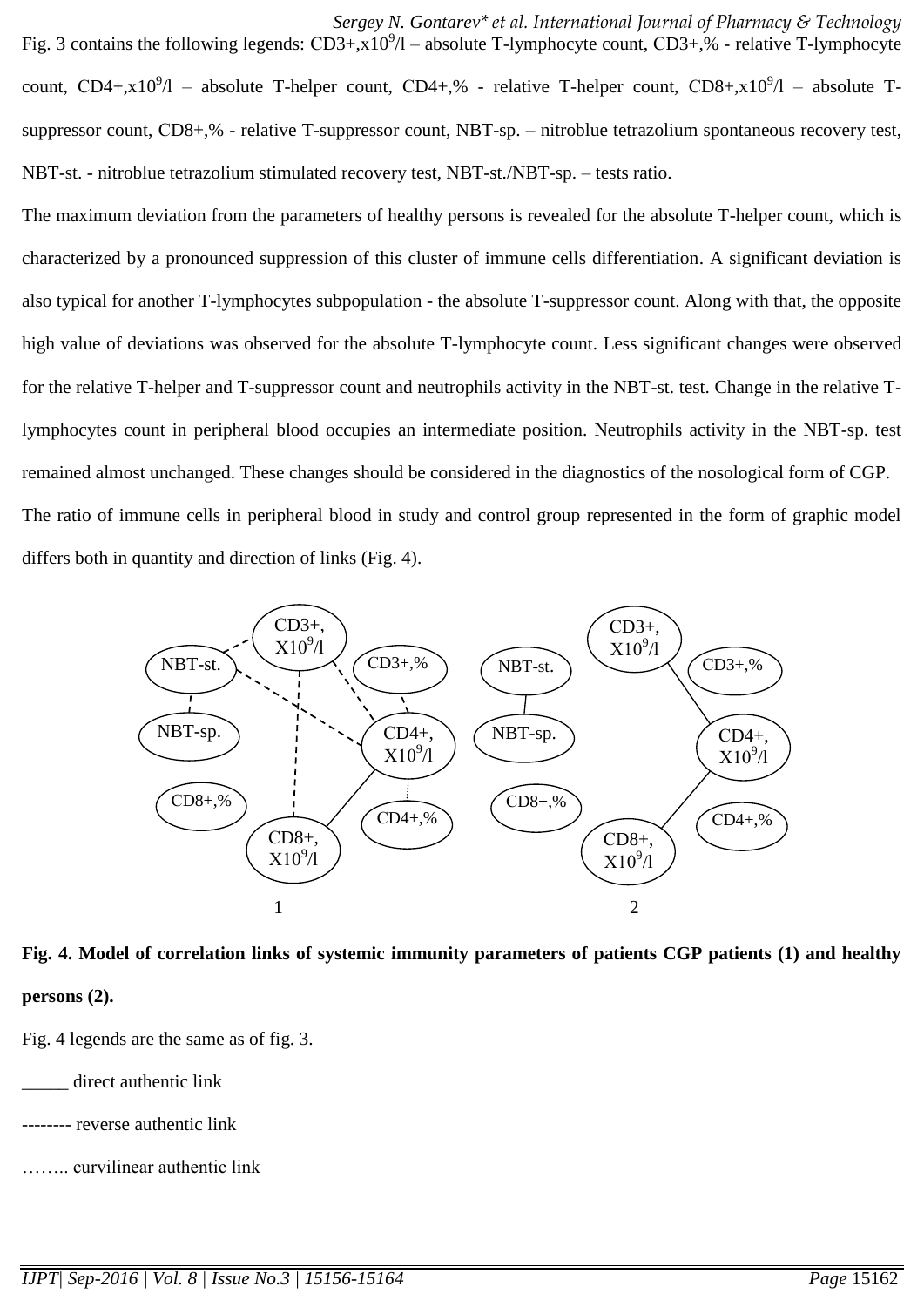*Sergey N. Gontarev\* et al. International Journal of Pharmacy & Technology*

The highest number of authentic correlation link among CGP patients is typical for the absolute T-helper count, which in general have five links with other subpopulations of immune cells. The absolute T-helper count has three reverse representative links with absolute and relative T-lymphocyte count and NBT-st. test. Direct and curvilinear link exists between the absolute T-helper count and absolute T-suppressors count, respectively. The correlation model clearly reveals the absolute T-lymphocyte count at the systemic level, which is characterized by three reverse links – with absolute T-helper and T-suppressor count and NBT-st. test. The latter is in the reverse interrelation with NBTsp. test. The contingence of immune system parameters in the comparison group is significantly lower. Three existing correlation links are direct; two of them are accrue to the T-helper differentiation cluster in absolute terms.

### **Conclusion**

The conducted modeling of shifts and correlation links of hematological and immunological parameters of CGP patients T-cell cluster allowed to reveal the leading diagnostic parameters with quantitative evaluation and an increase of contingence of intrasystem links on the part of peripheral blood and cell-mediated immunity. This confirms the important role of changes and can be used for the diagnosis and evaluation of CGP therapy effectiveness.

### **References**

- 1. Agarkov, N.M., Shamborsky V.N., Sukhoterin V.G., Kirichenko Y.N., Ljutenko I.V., 2014. The rational models of chronic jaw osteitis diagnostics based on the parameters of acupuncture points. System analysis and management in biomedical systems, 13 (1) : 217-221.
- 2. Bulgakova, A.I., Khismatullina F.R., Ahkamova T.M., Valeev I.V., 2015. Character of chronic generalized periodontitis progression. Fundamental studies, 12 : 92-93.
- 3. Volozhin, A.I., Poryadin G.V., Kazimirsky A.N., 2015. Immunological disorders in the pathogenesis of chronic generalized periodontitis. Dentology, 84 (3) : 4-7.
- 4. Gontarev S.N., Agarkov N.M., Glagoleva Y.V., Lutsenko V.D., 2014. Mathematical modeling of jaws osteomyelitis and children periodontitis diagnostics. System analysis and management in biomedical systems, 13 (3) : 720-724.
- 5. Gontarev S.N., Tsimbalistov A.V., Ryzhova I.P., Trifonov B.V., Kunitsina N.M., Gontareva I.S., 2015. Analysisof some of causes of congenital malformations of the face, jaws and teeth. Research Journal of Pharmaceutical, Biological and Chemical Sciences, 6 (4): 1-3.